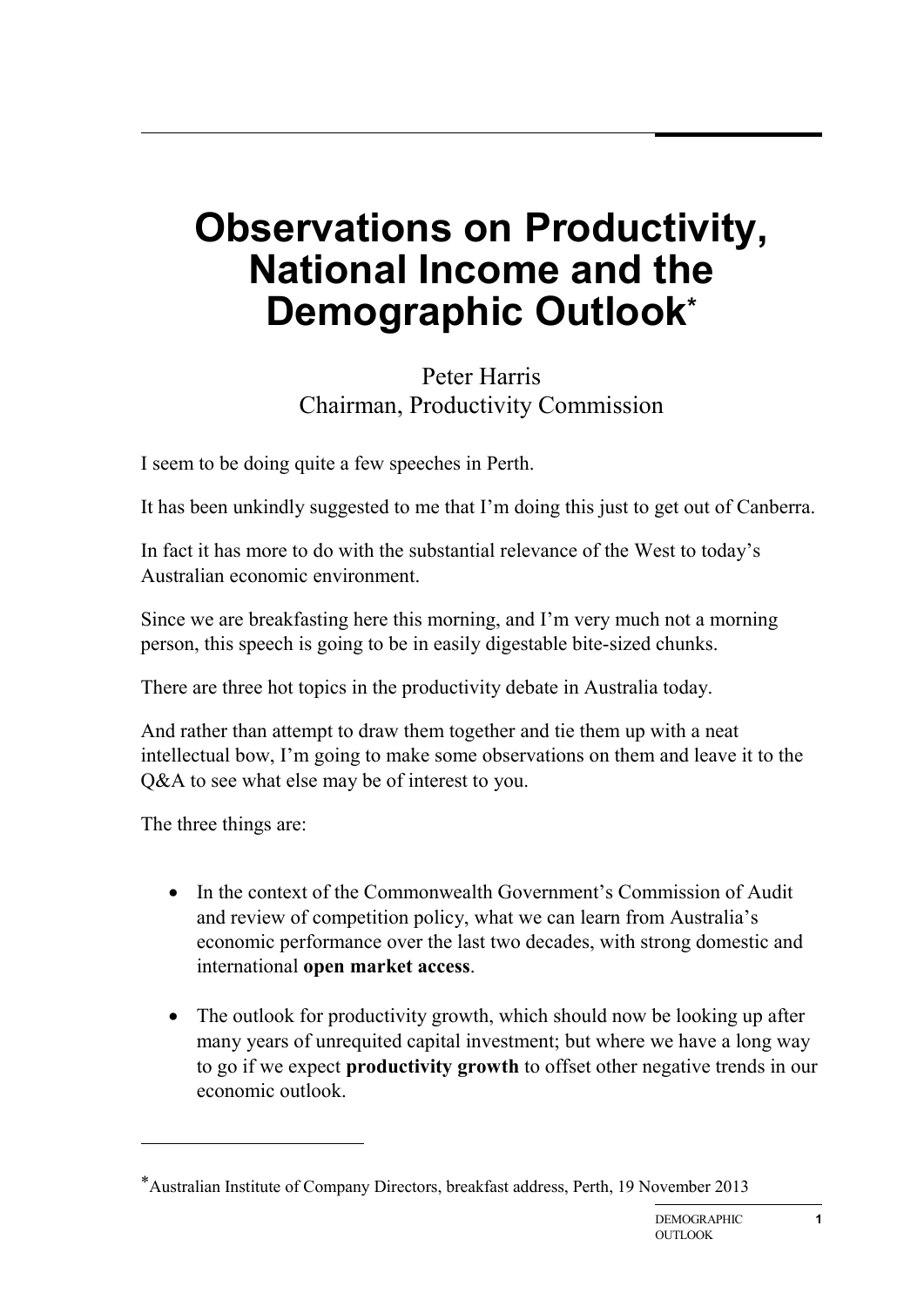• The pressures evidently developing on budgets at all levels of government from expectations of better service quality, particularly social services, and the contribution that could be made to that from some **structural changes**, in advance of these issues becoming unmanageable.

Our success economically as a nation over the past two decades has been driven by many factors, but two powerful forces, one substantially under our control and one less so, stand out.

The force under our control has been domestic competition. We have unambiguously embraced a two decade long focus on removing barriers to competition, international and domestic – attracted by the potential for innovation and ability to meet a consumer interest – wherever practical.

This was a choice, and we made the right choice.

The Hilmer Committee provided its report twenty years ago this year, and its effect is still felt today. The Productivity Commission has recently provided the Commonwealth Government with a final report on the Hilmer domestic access regime. That report shows where improvements can be made, but the principle is not in question.

Domestically, the ACCC is the public face of this policy push. But the strength of the principle extends well beyond the regulator. In our investigations, the Productivity Commission has regularly found a strong public consensus that the economy benefits greatly from governments eliminating barriers to competition; a consensus that we have documented in the past, showing it to be based on substance, and one widely embedded at the policy level nationally and at State level.

The other force is international in nature and consequently one where have less control of our destiny. This is simply because it involves an international consensus that must be continuously nurtured – particularly when global economic conditions turn down, as they have recently – between nations, to allow the most open access possible for exports - our exports, their exports.

Demand in China for resources is often and justifiably cited as a key to Australia's recent trading success; but major external contributions to Australia's national welfare have also come from the relatively unimpeded acceptance, by a wide variety of nations, of our exports of education and tourism services, energy products, dairy, meat and grains.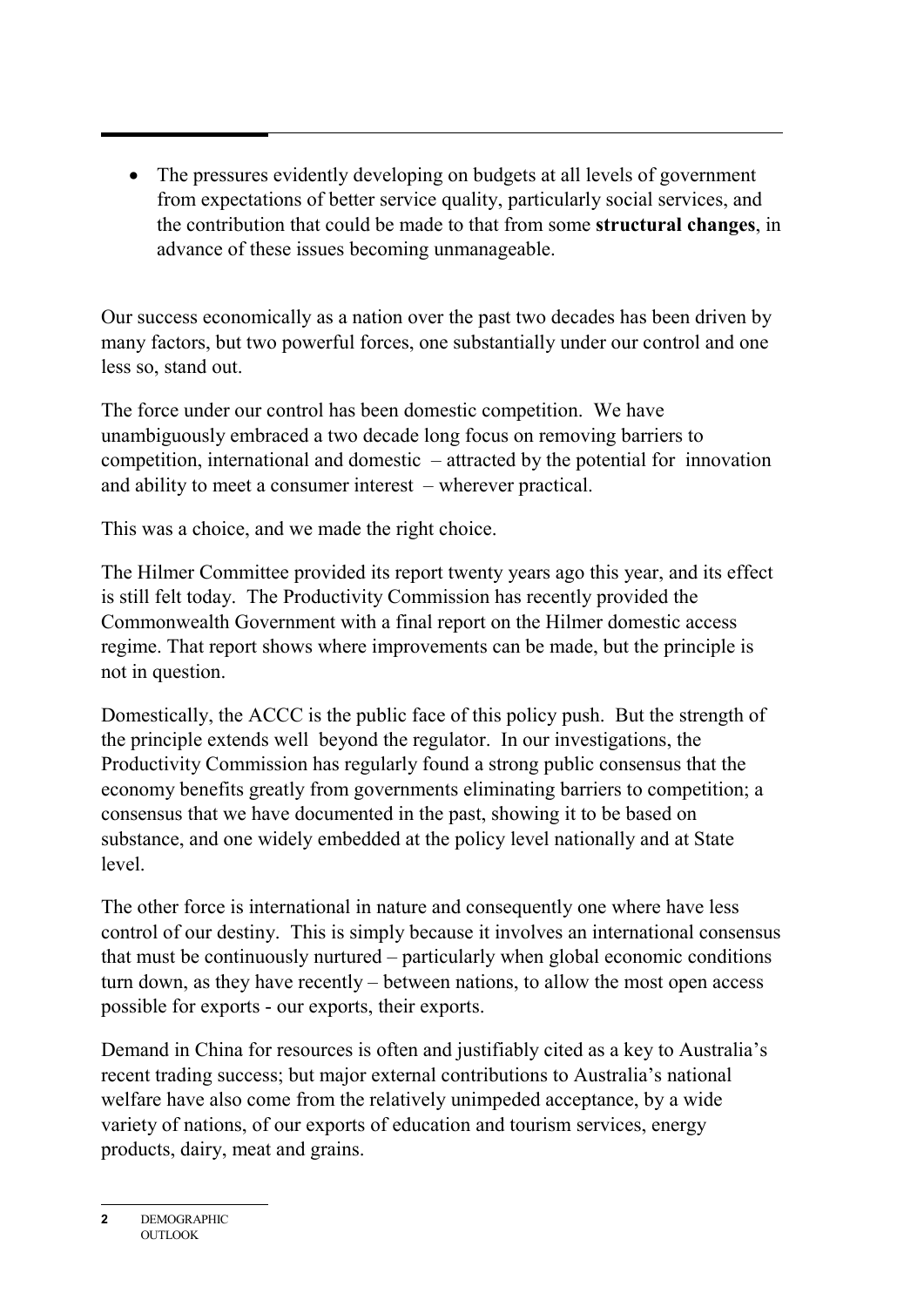The nations importing these products are a diverse group, often poorer than us on an income per capita comparison, and usually engaged in their own struggle to improve competitiveness - domestically and internationally. We nevertheless expect that they will allow the most open access possible for our exports. It is, after all, in their own interests to have access to minerals, energy, food and education services at the least cost, in order that their own industries can apply these and thrive.

This is the simple but immensely powerful model that has guided our – and much of the world's – better economic thinking through recent decades of growth.

For us, it has unambiguously worked.

Aside from the City-States, we are now amongst the wealthiest nations in the world. Our unemployment is relatively low and our social policy standards are high. Our income distribution has not skewed towards inequality, even as we have increased wealth very substantially. It surprises many people to know that we are now much wealthier per head than the US, up there now with Norway and Switzerland.

One consequence of this persistent success is that our domestic prices are often high. Not just housing, but many other consumer goods are not cheap in Australia. And we are a high-wage country, giving us relatively high disposable incomes.

This makes us an attractive destination for foreign producers. And our willingness to allow them to invest and to supply freely gives us choice and serves to keep some check on price rises, in what is otherwise a small domestic market easily dominated by one or two firms.

All this amounts to substantial consumer benefit.

In such a context, it is worrying to see a view arising that – perhaps ironically *because* of our growing wealth – we can afford to indulge ourselves with a bit of protectionism being added to the national policy mix.

This approach is not only against our interests when we see what open accessibility has demonstrably provided us over the last twenty years, but it has direct implications for each of us as consumers and businesses.

Raising barriers to competition is only likely to increase prices or reduce choice, or both, over time.

This will all add, inevitably, to our already high cost structure.

We cannot indulge our way to even greater success.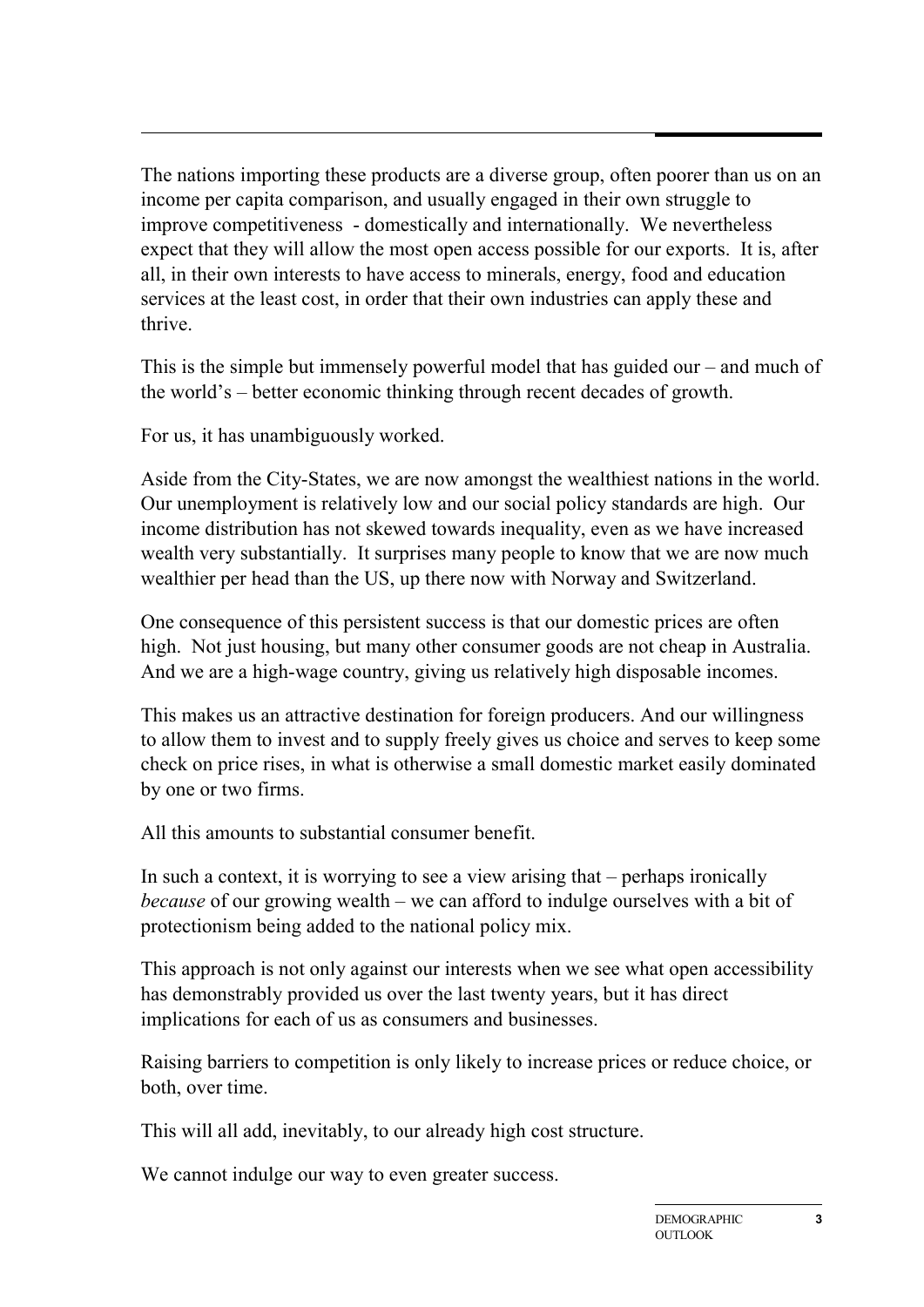All we will do is to reduce our future flexibility, and as income growth declines with the terms of trade, make the task of adjustment even harder.

Let me now go to the second of my hot topics, the outlook for national productivity growth.

Adding barriers or costs to innovation and competition has longer term consequences, not just for consumers and investors. Productivity is strongly encouraged where firms are under pressure to innovate, invest or exit in the face of foreign or domestic competition. So impeding competition is likely to weaken incentives to improve productivity.

Australia's productivity performance has been weak through the past decade



but the income effect has been disguised by our improved purchasing power through cheap imports and strong employment growth.

**<sup>4</sup>** DEMOGRAPHIC **OUTLOOK**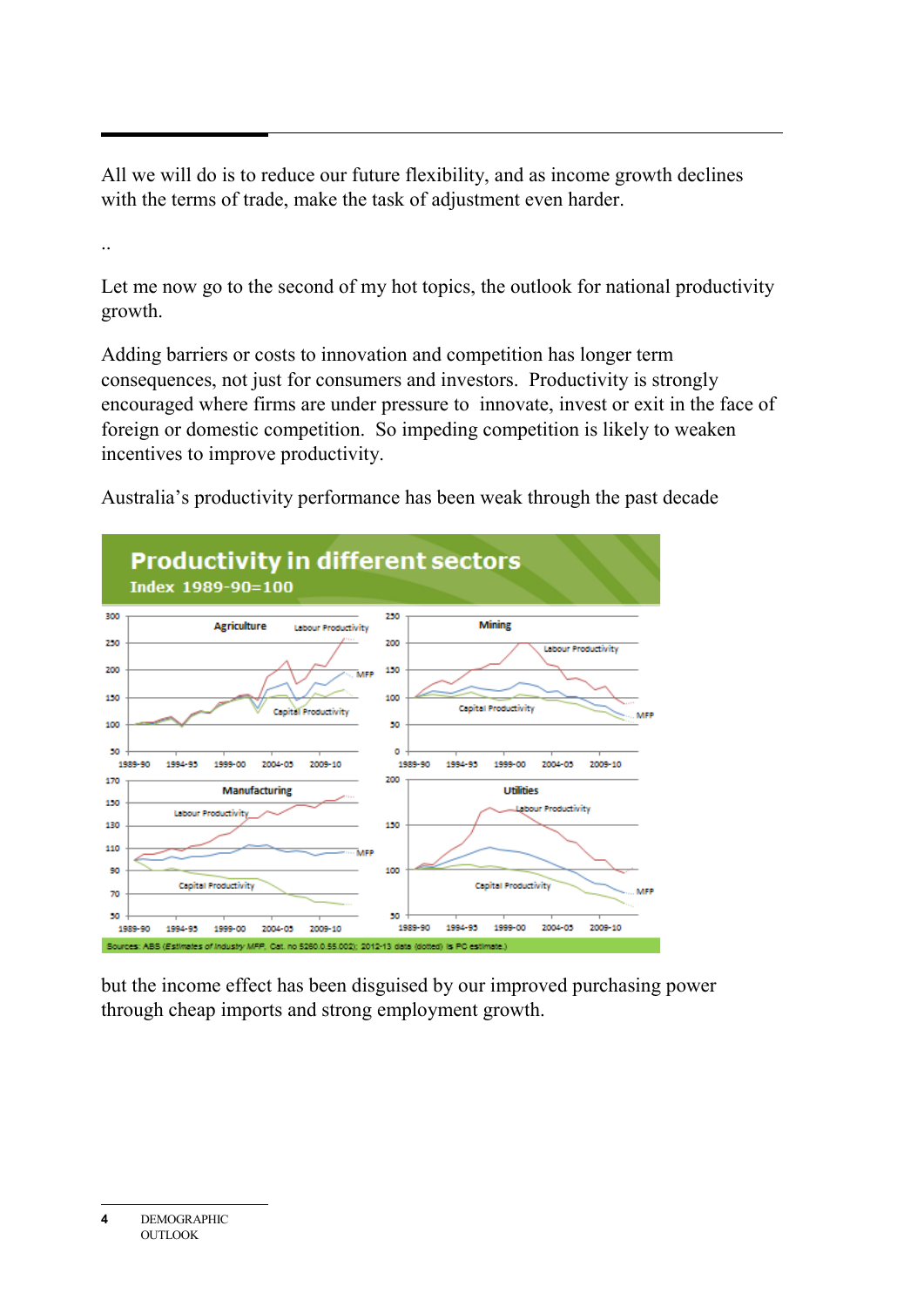

**Productivity Commission** 

**Contributions to growth in average** incomes - same LP growth as last 'decade'

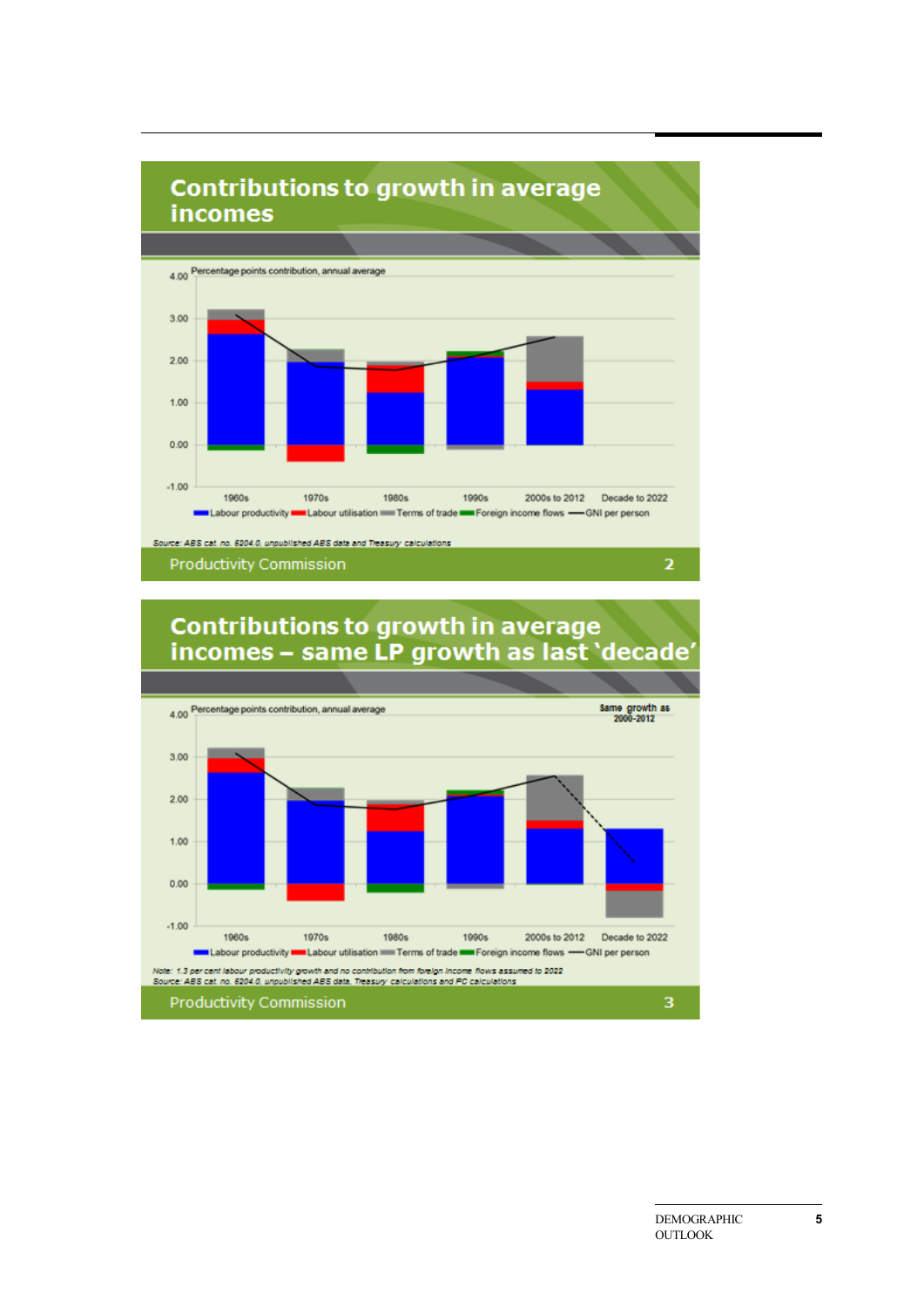

## **Contributions to growth in average** incomes - needed for long run GNI growth



We can see strongly demonstrated here Paul Krugman's dictum that while productivity isn't everything, but in the long run it's almost everything.

It has certainly been Australia's primary driver of national income, for fifty years, until the last decade.

**6** DEMOGRAPHIC **OUTLOOK**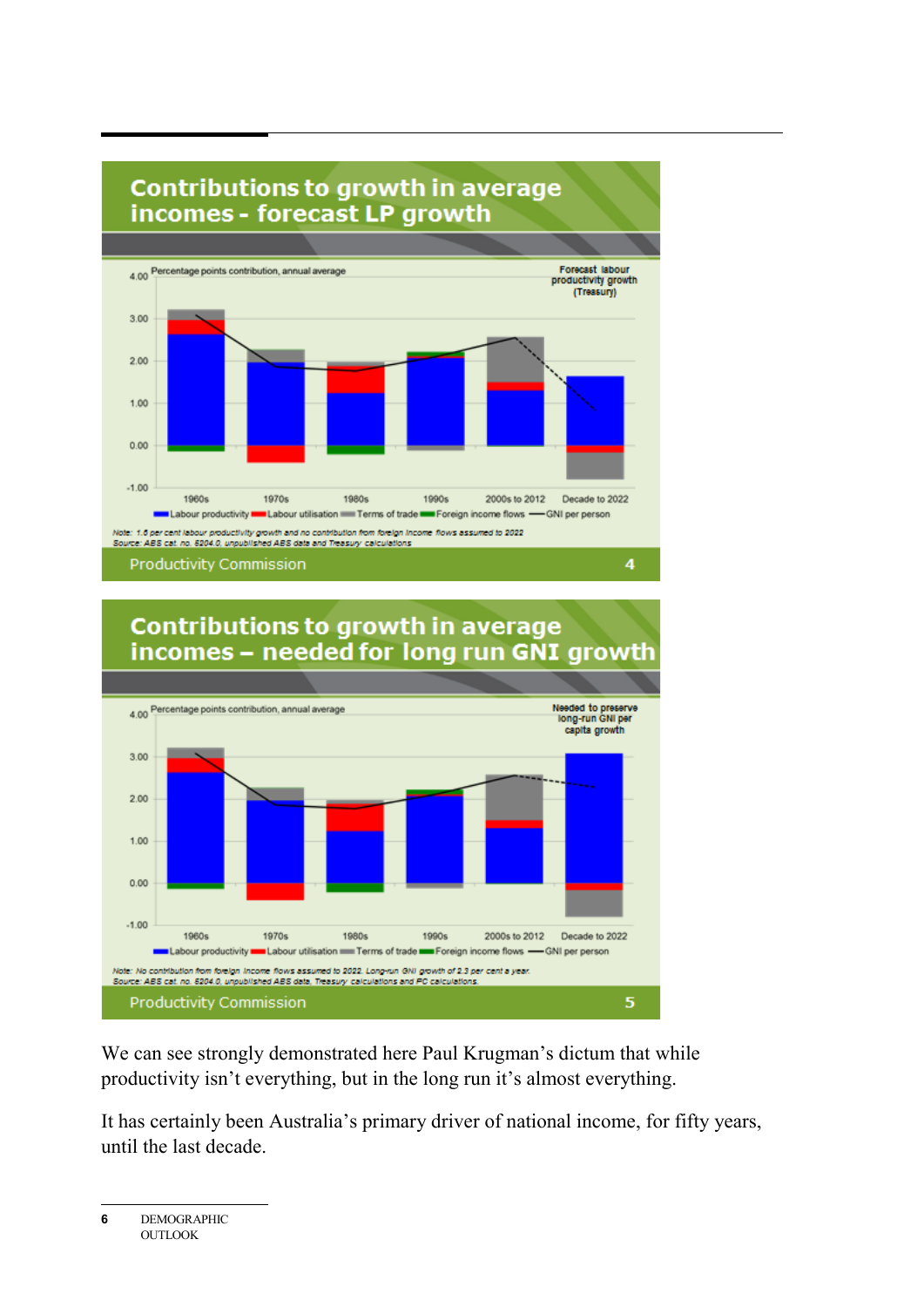While it is at one level trite to keep saying this, the current economic debate is really paying much too little attention to productivity.

I don't doubt the importance in management of the economy and the role of financial markets of monetary policy, but perhaps an exclusive public focus on the monthly interest rate/dollar/budget revenue paradigm comes at the risk of ignoring the vital medium term issue of productivity and its role in income growth.

Without a serious effort to resume sustained productivity growth – an effort genuinely to be shared between governments, business and employees – the truth inherent in these slides is that with the terms of trade declining from an unparalleled height, our national income growth looking forward will be at best a pale reflection of the past decade.

And not even comparable to that of preceding decades.

Since we are in WA, you may feel that this terms of trade thing has been overblown. After all, iron ore exports continue to increase and prices have kept steadier than some analysts expected.

And surely, you might argue, if I'm not in mining or primary industries, the impact on our incomes of the terms of trade will not be that large? Surely productivity will return naturally after some of the unique circumstances of recent times?

It would be foolish to deny that in the sweep of national income growth across decades, there are not wide variations from year to year in particular economic circumstances. And I could retire tomorrow if I could forecast reliably the movements in the exchange rate in any short run period. So these graphs tell a story that is shorn of these variations that are important at the human scale.

But the story is still correct.

First because export prices for some other commodities are already down.

Second because the terms of trade includes an import effect, and imports matter as inputs to a variety of firms and as consumption.

And third because the average of long-term productivity growth has been 1.6 percentage points or so in a 2 per cent income growth story, decade after decade. But through the last decade we are today still below that long term average, even with a good recent figure for 2012-13.

We need to see such higher figures sustained for much longer than historically we have been able to deliver, in order to sustain national income growth in the future.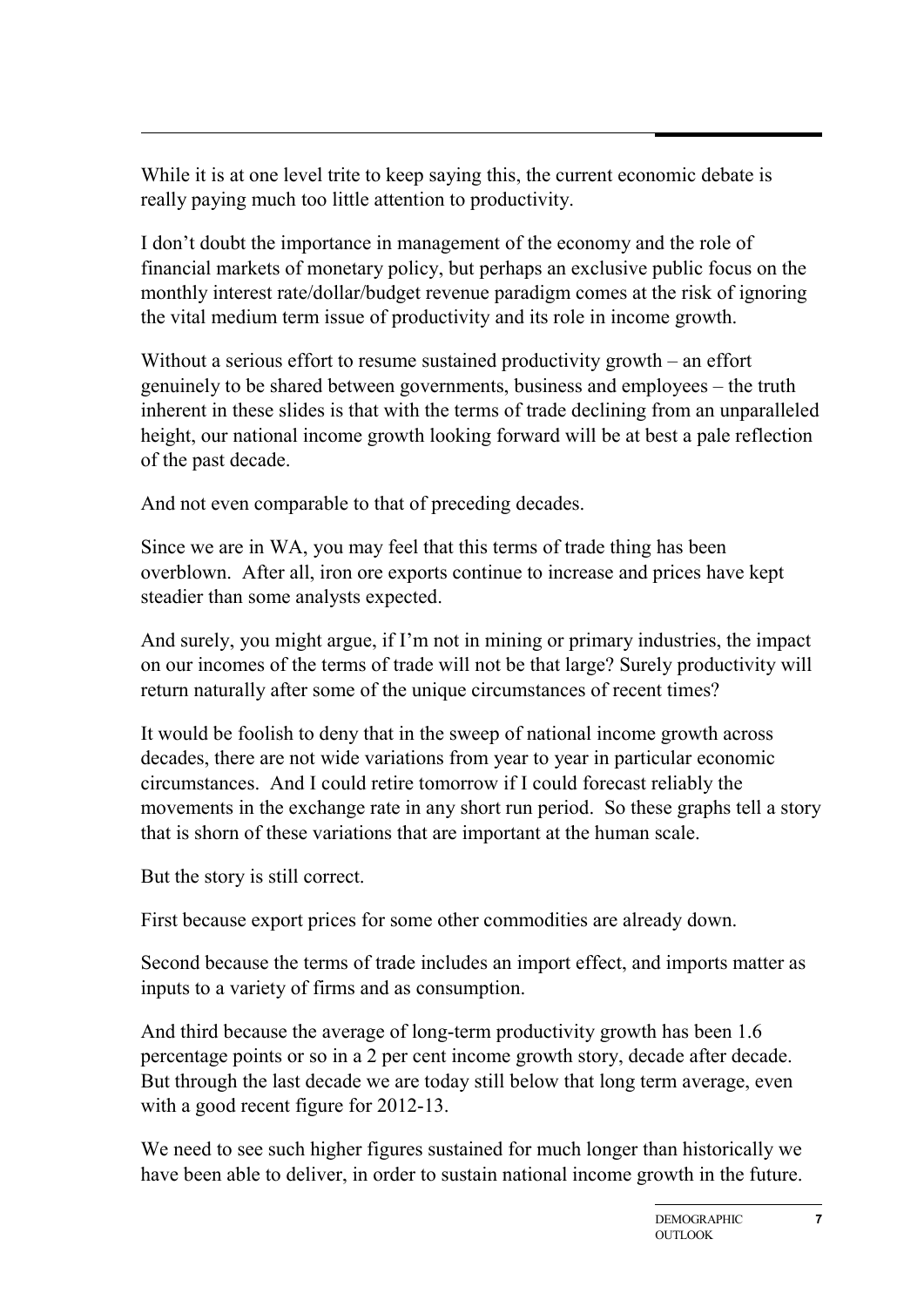We won't see big shifts in numbers like these without unique efforts. There is no substitute for a major boost to productivity, at the national level and at the enterprise level.

..

If we do choose to undertake a structural reform process, we should consider both the short term and the longer term policy agendas.

A primary issue for the longer term – and the third hot topic I mentioned - will be the fiscal pressure for increasing the quality of social services confronting the budgets of all governments. And while budgets and the associated tax announcements don't appear on first glance to have much to do with productivity, in fact they control to a large extent things like quality and volume of labour, the skewing of investment via taxation and a fair part of saving.

On top of that, they fund services– in areas like health and education for which we have very limited ability to measure productivity, but which are big users of resources.

The budget pressures in all these areas are immense and unrelenting.

A simple analysis of the WA State Budget, which is generally consistent with that of other States, shows that something like 64% of expenditure is locked in to social services, health, education and housing.

For the Commonwealth, the equivalent number is about 60% but when revenue assistance to the States for pretty much the same purposes is added in, the number rises to around 73%.

Adding to that, demographic change and the ageing of the Australian population are likely to impose increasing expectations of both better quality care *as well as* more demand for it, as we move through this decade and beyond.

While these trends have been forecast for some time – and it's almost as if we've become comfortable with them due to familiarity – they will bite and bite quite hard in terms of budget flexibility.

When we think of budget pressures, the discussion generally runs straight on to new tax measures; or new expenditures, offset by cuts in other areas.

Almost without thinking we pass straight by the choice of structural change altering the policy paradigm to encourage people to prepare better.

**<sup>8</sup>** DEMOGRAPHIC OUTLOOK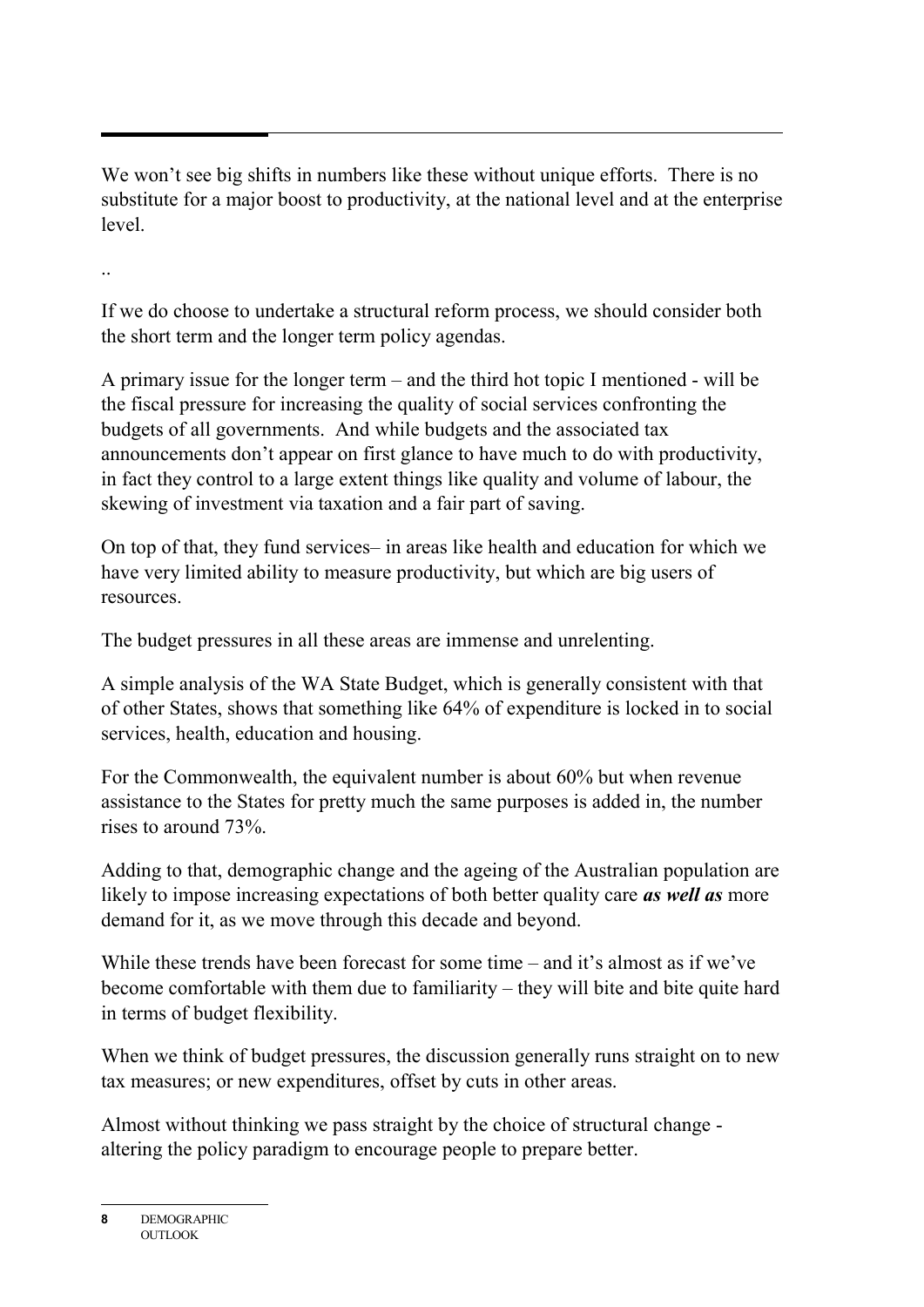Of course, that option is ruled out immediately if we have left it too late to allow people to prepare. As often we have tended to do.

In my public comments this year, I have tried to remind those interested in good public policy that we have a history of being good in crisis – but the unfortunate corollary is that we then wait for the next crisis. We seem to need crisis in order to justify taking action.

We don't have to do that.

On the topic of demographic change, we still have time to actively prepare; and a substantial new research Paper we will release later this week will offer some ideas on preparation in advance of major pressures.

Preparation that does not *need* to involve budget cuts or new taxes, if policy decisions are taken well in advance.

The new research Paper is quite a wide ranging look at demographic change. Although done to tight time-frames, in a period of four months, the Paper looks at issues including:

- The growth and age-characteristics of the population and the future workforce
- The coming fall in the labour participation rate, after many years of growth
- Fiscal impacts, both Commonwealth and State
- The investment calls likely from increases in population
- New and updated policy concepts, to address some of the pressures in the fields of the age pension, health care and aged care.

The brief for the research team was to provide a substantial input document to Treasury's next InterGenerational Report (IGR), which is due during this term of Government; and to consider some useful reform options.

You can see why a time-limit was necessary. The policy aspects are fascinating.

The Paper assesses that fiscal pressures for both health and the aged pension remain substantially as found in the last Treasury InterGenerational Report in 2010 – that is, large and serious - but that pressures for aged care will be higher than previously indicated. We expect aged care costs to rise from 0.8% of GDP today to around 2.6% of GDP by 2060.

Of course, you could say that this is hardly surprising. Lots of us plan to be around for some decades yet, and there's lots more of us entering the retirement phase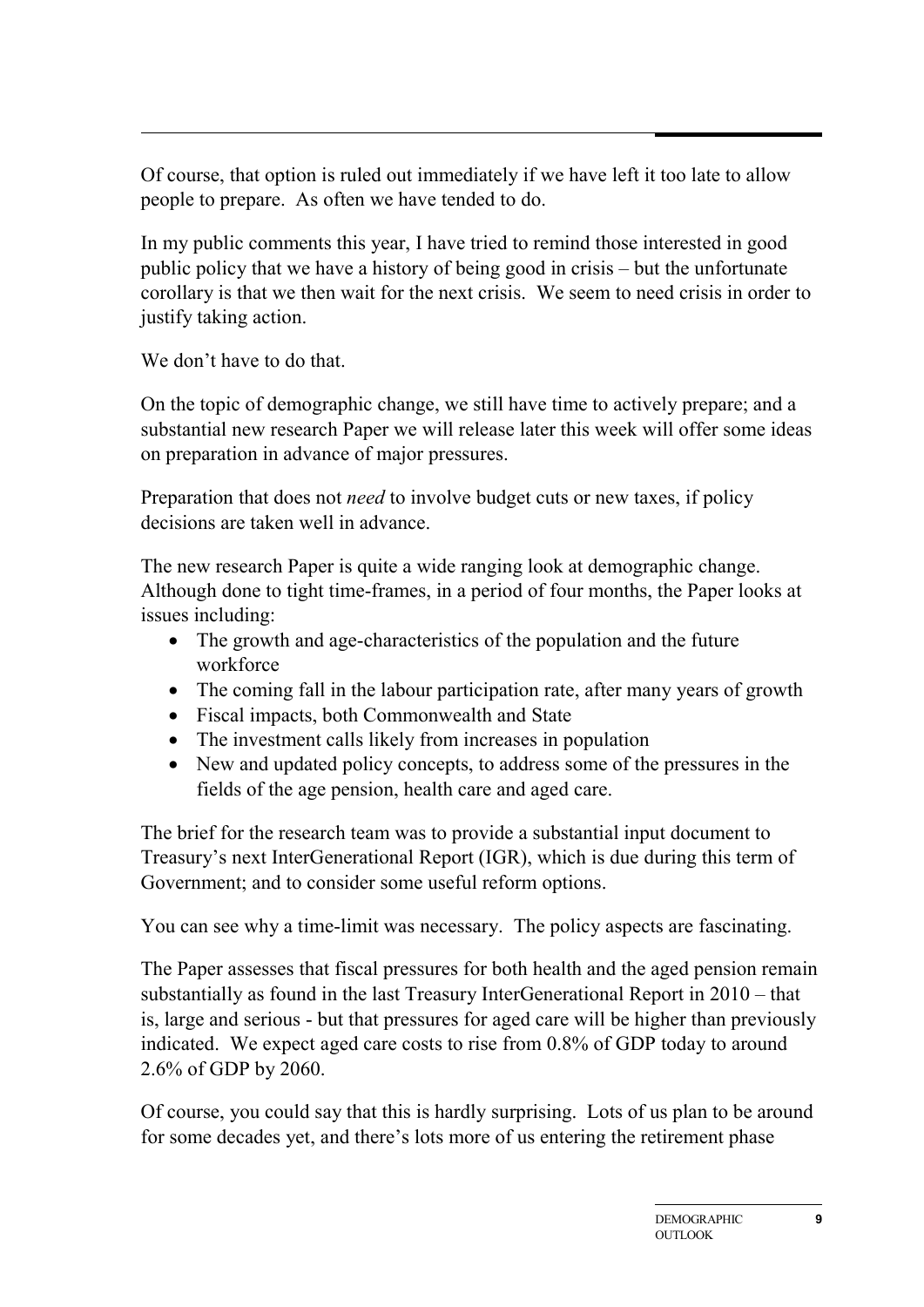relative to past generations. But the size of the cost increase is clearly significant in a context of fiscal pressure.

The data in the Paper certainly supports the view that my generation will be around for some time yet. The number of people aged over 75 will increase by about 4 million between now and 2060, to about 14% of the population, whereas today it's just over 6%. In 2012, there was one person aged over 100 for every 100 babies born. In 2060, there will be 25. I plan to be one of them.

These are forecast *trends*, they can mislead if you adopt them as precise outcomes; but they are nevertheless highly indicative of the need to consider further policy reform.

One idea we revisit in the new research Paper comes from an earlier Productivity Commission report (2011), that found quite a lot of favour in principle but not yet in practice. That idea was to establish a genuine government-protected ability to draw down the value of a housing asset, in order to induce the market to supply a wider range of quality accommodation and care options; and so increase the choices available to older Australians.

There was wide support for this concept, driven by the desire of older people to see better choices developed, and provide them with the ability to choose how to apply any government funding. But no action.

The current system does not offer this level of supply, or of choice. While reverse mortgages and similar options are not unknown in Australia, they are little used. And being little used and not promoted as a policy, they do not alter planning and supply by the market. There is a good case for such a strong incentive for new products to support older Australians.

There is also no doubt that resources exist to make this a substantial policy option. Current rates of home ownership are around 80% for 65 year olds, with equity approaching 100%, and unlikely to reduce for the coming retiree cohort. The value of this housing is growing strongly. Tellingly, the rise in home value exceeds the rise in health costs, in the past decade.

This approach also ensures that there is no loss of access to a housing asset or indeed any other direct impact on retiree disposable income during the lifetime of a couple, or an individual.

Overall, we estimate that having individuals contribute via this method only half of the annual real *increase* in their housing asset towards aged care services could reduce government spending by around 30%, perhaps more.

**<sup>10</sup>** DEMOGRAPHIC OUTLOOK